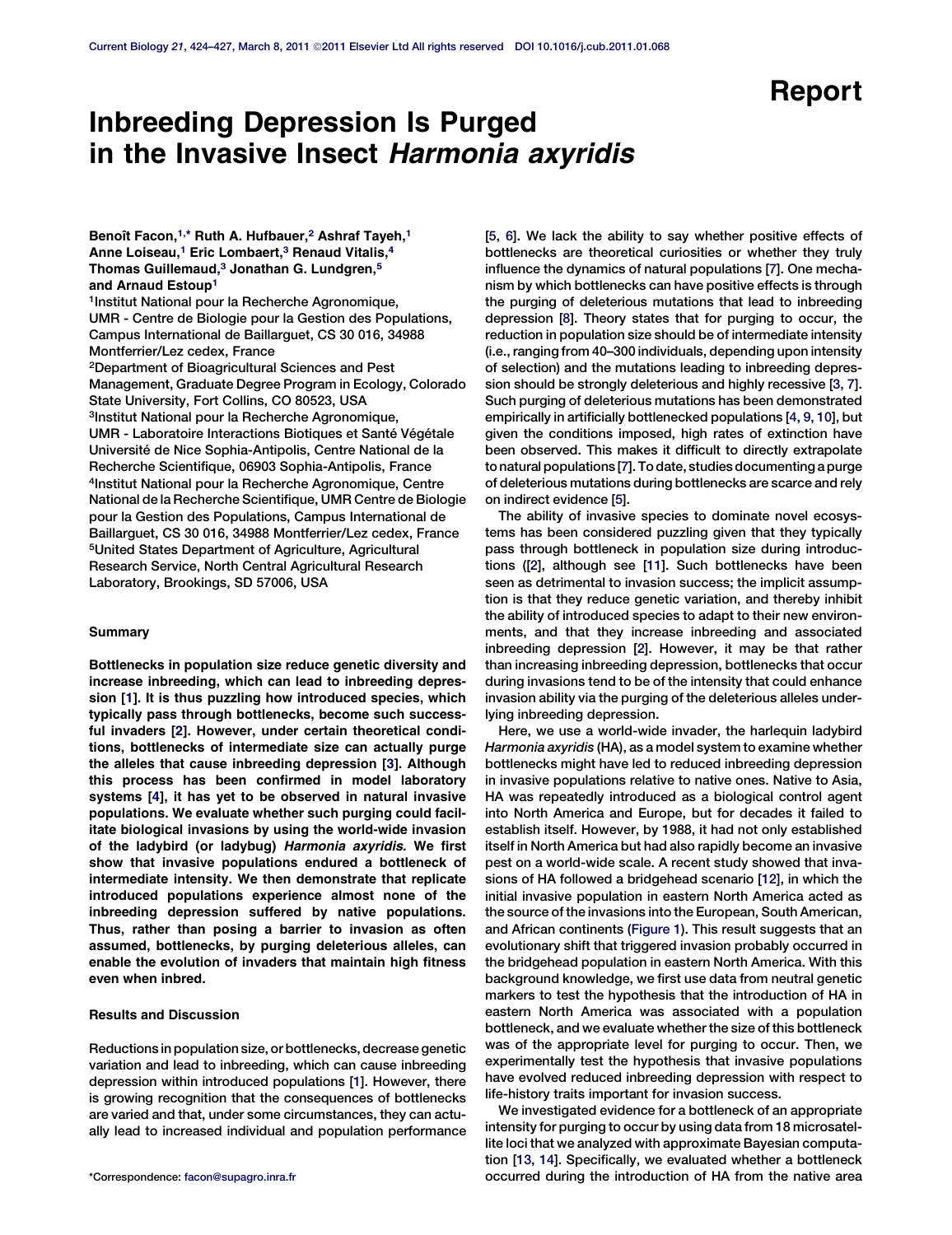<span id="page-1-0"></span>

into the bridgehead population from eastern North America [[12](#page-3-0)], and we estimated its intensity (see [Supplemental Experi](#page-3-0)[mental Procedures](#page-3-0)). Two sets of population samples were considered as representative of the native and introduced areas. In one, we used the same populations as those used for the present quantitative genetics studies, and in the other, we used the same populations as those analyzed in [\[12\]](#page-3-0) to make inferences about introduction routes in H. axyridis (see [Supplemental Information\)](#page-3-0). We found that a scenario including a bottleneck during the introduction was supported by very high probabilities in comparison to a scenario without a bottleneck (see [Supplemental Experimental Procedures](#page-3-0)). The highest joint posterior densities of the size and duration of the bottleneck corresponded to values around 150 individuals and 20 generations compared to an estimated stable effective population size of several thousand individuals in the native area ([Figure 2](#page-2-0)). Similar results were obtained when we considered other sets of priors and data sets [\(Figure S1](#page-3-0)). These results are well within the theoretical range that can lead to the purging of deleterious alleles [[3](#page-3-0)]. However, it has to be noted that theoretical work is still needed to assess the range of magnitudes and durations of bottlenecks that make purging likely after introduction from a large equilibrium population. Indeed, up to now, theoretical studies investigating the purging of recessive mutations have mainly focused on mutation-selection-drift equilibrium populations.

To test the premise that purging might have occurred during the invasion of HA, we brought six natural field populations into the laboratory and compared their fitness (Figure 1 and [Supplemental Experimental Procedures](#page-3-0)) under two contrasting levels of consanguinity (inbred versus outbred). By using three replicate populations from both the native and the invasive ranges, we could evaluate differences between the ranges robustly, providing a potent test of how the response to inbreeding is affected by population status (native versus invasive; see [Supplemental Experimental Procedures](#page-3-0)). We measured two traits clearly linked to fitness: generation time and lifetime performance. Generation time is an important trait to examine with respect to invasions because a shorter generation time leads to faster population growth [\[15\]](#page-3-0). Our measure of lifetime performance accounts for both survival through the life stages and subsequent reproduction. It thus represents individual fitness well, and it is independent of generation time [\(Supplemental Experimental Procedures](#page-3-0)).

Figure 1. Worldwide Routes of Invasion of Harmonia axyridis

For each outbreak, the arrow indicates the most likely invasion pathway [\[12](#page-3-0)]. Yellow and blue indicate native and invasive areas, respectively. Years of first observation of invasive populations are indicated. Abbreviations correspond to the samples used in the experimental study (see Experimental Procedures for further explanations).

We found that the generation time of invasive populations is on average 6.3 days shorter than that of native populations ( $p = 0.0005$ ). Invasion status and level of consanguinity interact ( $p = 0.047$ ; [Figure 3](#page-2-0) and [Table S1](#page-3-0)) such that the difference is most apparent in inbred individuals. Native populations suffer strong inbreeding depression with respect to generation time (coefficient of inbreeding

depression,  $\delta$  = 0.21, p = 0.03), whereas invasive populations suffer none ( $\delta$  = -0.05, p = 0.57) and are thus able to maintain the outbred phenotype. A significant population effect nested within the origin effect [\(Table S1\)](#page-3-0) reveals that one native population (Abakan, Russia) exhibits a longer generation time in outbred treatment than the other native populations, implying no significant inbreeding depression for this trait in this population. As for generation time, invasive populations have higher average lifetime performance than native ones  $(p = 0.02)$ , and there is a strong interaction between invasion status and level of consanguinity ( $p = 0.001$ ; [Figure 3](#page-2-0) and [Table S1](#page-3-0)). In general, native populations suffer intense inbreeding depression ( $\delta$  = 0.59, p < 0.001), whereas invasive populations do not ( $\delta$  = 0.12, p = 0.16).

For both traits, invasive individuals exhibit a decline in inbreeding depression and are thus able to maintain the high performance of the outbred phenotype. Inbred invasive individuals developed more quickly and attained a higher lifetime performance than native ones (p = 0.0005 and 0.0057, respectively), indicating that inbreeding depression decreased within invasive populations, which is consistent with the predicted purging of recessive deleterious mutations. Moreover, inbred lines from invasive populations developed just as quickly and attained just as high lifetime performance as outbred lines from both invasive and native populations ([Figure 3\)](#page-2-0). Purging leads to an overall increase in performance of the invasive populations for these two traits closely linked to fitness, and it might thus have boosted the invasiveness of HA. Indeed, by shortening average generation time and increasing average lifetime performance, the drop in inbreeding depression might increase the population growth rate of invasive populations. Our two main results, evidence of a type of bottleneck consistent with the purging of alleles that lead to inbreeding depressions (i.e., a bottleneck of intermediate intensity) and evidence of such purging in two fitness-related traits, together match the theoretical expectations well. Moreover, theory [\[3, 5](#page-3-0)] illustrates that the greatest purging occurs when inbreeding depression is mainly due to mutations that are both strongly deleterious and highly recessive, suggesting that inbreeding depression in native populations of HA probably stems from highly recessive and strongly deleterious mutations.

Several theoretical [[3, 16](#page-3-0)] and empirical [[8, 17, 18\]](#page-3-0) studies establish that consanguineous mating increases the efficiency of purging. Geographical spread during the invasion process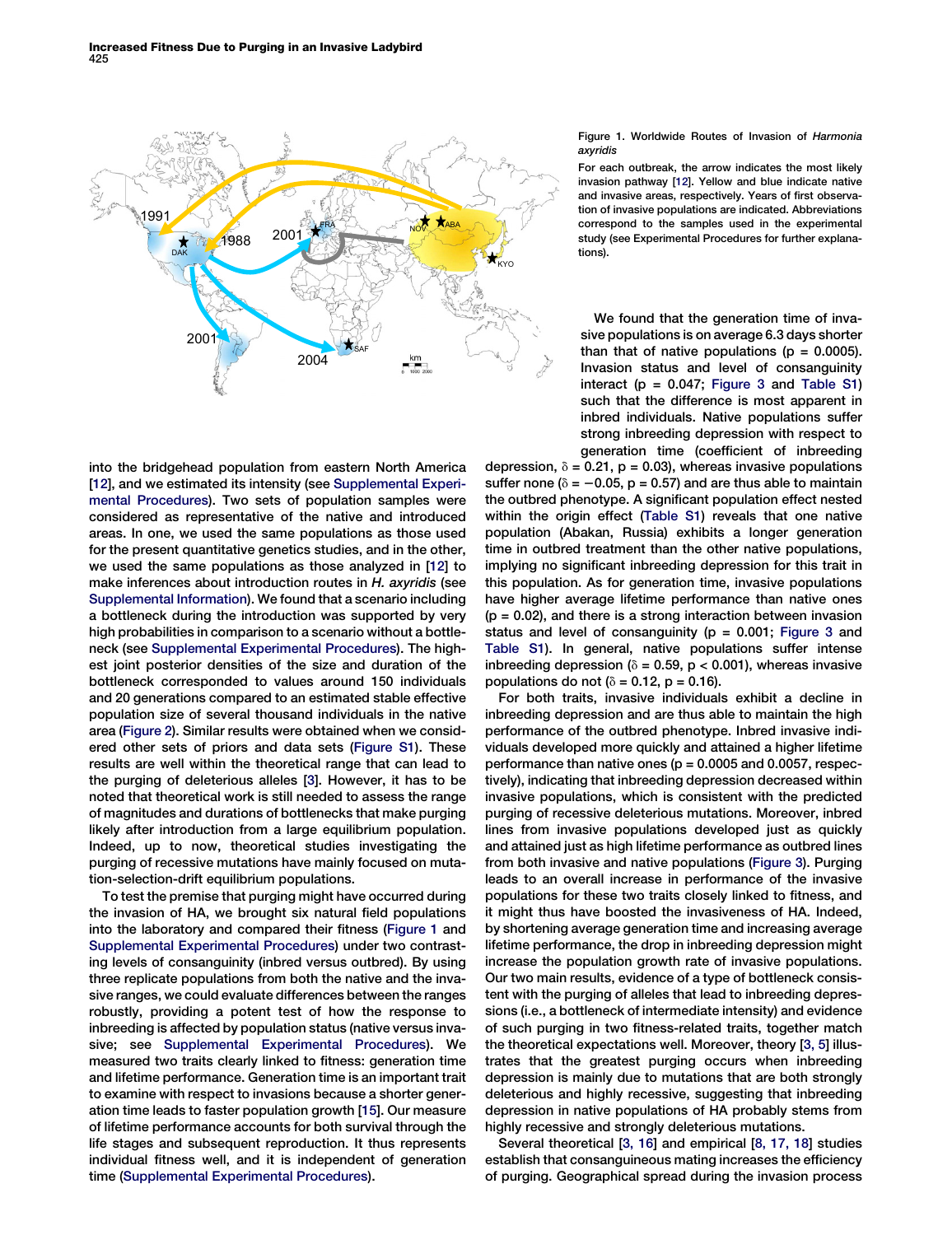<span id="page-2-0"></span>

Figure 2. Intensity of the Bottleneck Event Following the Introduction of Harmonia axyridis in Eastern North America from Its Native Area

The joint densities of posterior distributions for the correlated pair of demographic parameters number of individuals during bottleneck and bottleneck duration (in number of generations) were obtained via ABC analysis of microsatellite data under the introduction scenario 1 [\(Figure S1](#page-3-0)); prior set 1 was assumed [\(Table S1](#page-3-0)), and population samples were from Kyoto (Japan) and Brookings (South Dakota, USA), taken as representative of the native and introduced areas, respectively (i.e., the samples were from the same populations as those used for the experiment). See Experimental Procedures for justification of population sampling and [Figure S2](#page-3-0) for complementary results obtained with different priors and sampling combinations. The black lines represent the 10%–90% highest density contours of the plot of joint densities. Median value of the stable effective population size before and after the bottleneck period was estimated at 2940 individuals (95% confidence interval: 1220 – 8930). See also [Figure S1.](#page-3-0)

can promote consanguineous mating in the invasion front. Density in the front can be very low [[19\]](#page-3-0), setting up a situation in which individuals from the same clutch have only each other to mate with. In this scenario, purging could be further facilitated in invasive populations and could occur for a broader range of population sizes and in populations with less strongly recessive deleterious mutations.

The invasive populations used in our study are connected by their recent history [[12](#page-3-0)]: the eastern North American invasive population is the main source of the South African and European invasive populations. It is hence probable that the reduction in inbreeding depression evolved only once, in eastern North America, and was subsequently transmitted to the other invasive populations. This mechanism could be responsible for the North American's status as an invasive bridgehead. Because we obviously could not sample all locations within the native range of HA, we cannot completely reject the hypothesis that purging of deleterious alleles occurred within the native range in an unknown way. The hypothesis that purging occurred in the introduced range during the bottleneck period is nevertheless far more parsimonious.

Our results shed new light on four patterns commonly observed in biological invasions. First, they help explain how non-native species spread so rapidly when they become invasive. Even small populations on the invasion front, in which consanguineous matings are probable, can grow quickly



Figure 3. Generation Time and Lifetime Performance of Native versus Invasive Populations and Consanguinity of Inbred versus Outbred Populations Circles represent native populations, and squares represent invasive ones. Note that the y axis shows low values of generation time, which correspond to high fitness, at the top, and high values of generation time (low fitness) at the bottom. Mean values are  $\pm 1.96$  standard error. See also [Table S1](#page-3-0).

without being slowed by inbreeding depression if recessive deleterious alleles have been purged. Second, our findings might explain the ''lag time'' of invasions: the period of time that is often observed between initial introductions and subsequent invasions [\[20\]](#page-3-0). This lag time could be due to negative population growth and initially high rates of local extinction associated with the purging of the deleterious alleles. Once the recessive deleterious alleles are purged, explosive population growth would follow. In HA, it could be that a high rate of extinction of inbred populations contributed to the repeated failures of efforts to establish populations for biological control. Third, our results might explain the finding that invasive populations often have higher performance than native ones even when reared in a common environment. This has been attributed mainly to adaptation to the new range [[21–23\]](#page-3-0). However, a purging of inbreeding depression could explain, at least partly, the increase in performance without invoking local adaptation. This mechanism could be particularly appropriate when there is no obvious adaptive challenge associated with the new introduced environment, as suspected for HA. Finally, a shift toward selfing has been observed in some invasive plants [[24, 25\]](#page-3-0). Inbreeding depression is considered to be one of the main forces opposing the evolution of self-fertilization [\[26](#page-3-0)]. A reduction in genetic load during invasions could thus promote a shift from outcrossing toward selfing in invasive plant populations. **E** as <br> **E** as <br> **E** as <br> **E** as <br> **E** as <br> **E** as <br> **E** as <br> **E** as <br> **E** as <br> **E** as <br> **E** as <br> **E** as <br> **E** as <br> **E** as <br> **E** as <br> **E** as <br> **E** as <br> **E** as <br> **E** as <br> **E** as <br> **E** as <br> **E** as <br> **E** as <br> **E** as <br> **E** a

Our results link, for the first time in natural populations, bottlenecks of intermediate size during invasion with purging of deleterious mutations. This purging results in the evolution of populations that experience no inbreeding depression in important fitness traits and leads to higher mean fitness relative to native populations. Thus, not only might bottlenecks not pose the problems previously assumed for invasive species [\[27\]](#page-3-0), but they might actually facilitate invasion. This kind of purging should be particularly important during the first stages of the invasion (when there is a small effective population size) and during the spatial expansion (at the front of invasion), i.e., when mating between relatives is likely to occur most frequently. After this stage, when invasive populations reach a large, stable effective population size, it might be that new deleterious mutations start to accumulate, and thus inbreeding depression might return to invasive populations.

## Experimental Procedures

### Biological Material

Three native populations (Kyoto in Japan [KYO], Novosibirsk [NOV], and